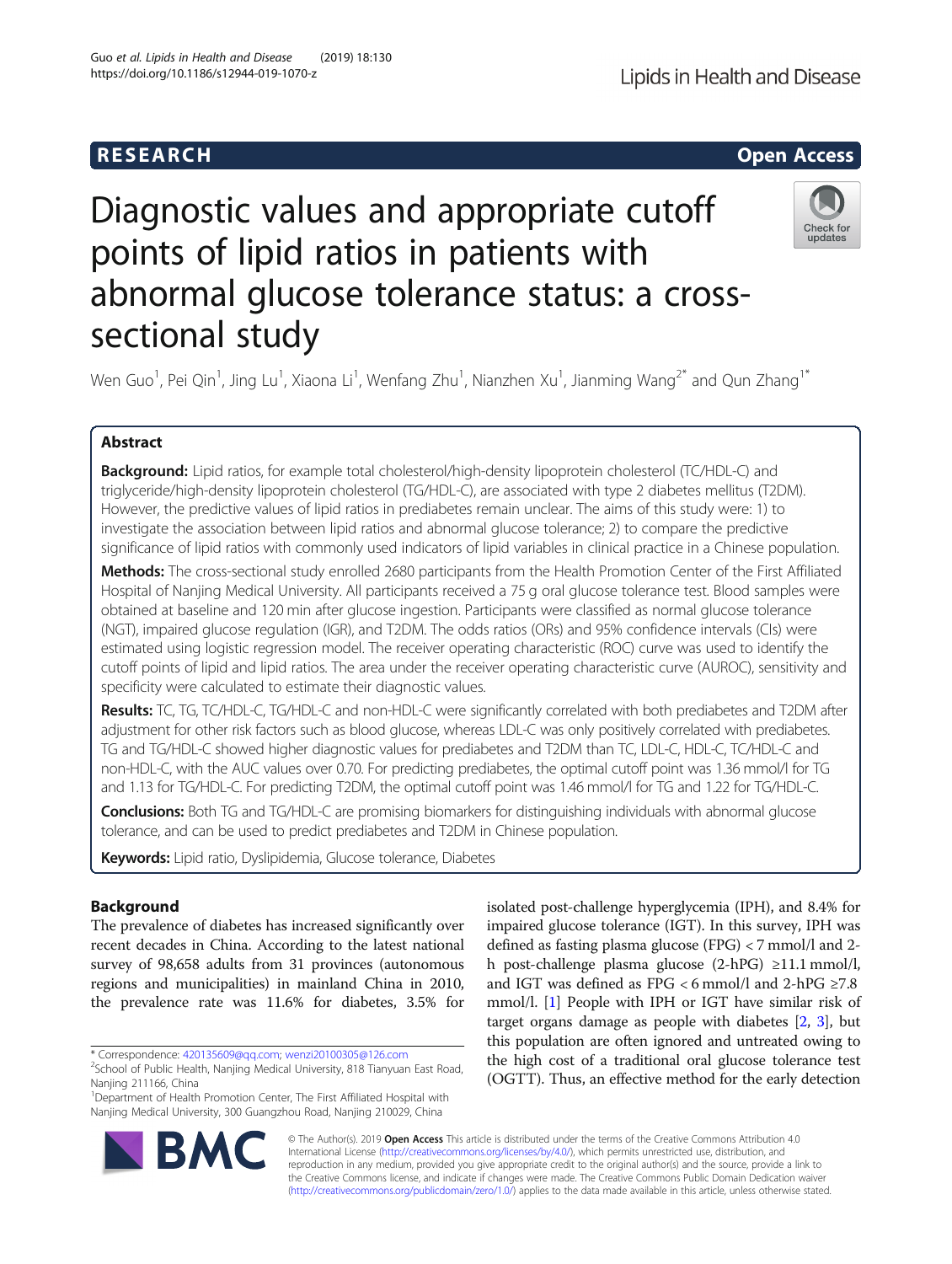of patients with IPH or IGT is crucial for effective intervention and therapy.

Type 2 diabetes mellitus (T2DM) is the most common type of diabetes. Changes in lifestyle, including "nutrition transition" and physical inactivity, increase the risk of diabetes. T2DM is often related to and accompanied by aberrant levels of plasma triglycerides (TG), total cholesterol (TC), high-density lipoprotein cholesterol (HDL-C), and low-density lipoprotein cholesterol (LDL-C) [\[4](#page-7-0)]. In the past few years, the lipid ratios, such as TC/HDL-C and TG/HDL-C, have been proposed as alternative biomarkers for predicting T2DM, because they can provide a set of integrated information based on multiple variables. For example, a prospective study reported that lipid ratios of TG/HDL-C and TC/HDL-C were associated with the incidence of T2DM among Iranians [\[5](#page-7-0)]. Another cross-sectional study in a Chinese community population found that TC/HDL-C was significantly related to T2DM and superior to LDL-C or HDL-C as a biomarker of diabetes risk [[6\]](#page-7-0). However, there are limited data available about the role of lipid ratios in prediabetes.

The aim of this study was to investigate the association between lipid ratios and abnormal glucose tolerance, including prediabetes and T2DM. In addition, this study compared the predictive significance of lipid ratios and traditional lipid indicators, such as TC, LDL-C, TG and HDL-C.

# Methods

# Subjects

We performed a cross-sectional study by enrolling 2680 participants from the Health Promotion Center of the First Affiliated Hospital of Nanjing Medical University. All participants underwent a 75 g OGTT. Blood samples were collected at baseline and 120 min after glucose ingestion. According to the World Health Organization (WHO) diagnostic criteria, 1027 participants were classified as having normal glucose tolerance (NGT), 834 participants were classified as having impaired glucose regulation (IGR), and 819 participants were classified as having T2DM. All study participants signed a written consent form. Participants with the following characteristics were excluded: diabetic ketosis, hyperthyroidism, liver disorders, kidney disorders and other diseases associated with lipid metabolism dysfunction, or consuming statin lipid-lowering drugs. This study was approved by the Ethical Committee of the First Affiliated Hospital of Nanjing Medical University (2016-SR-220).

# Blood sample collection and storage

All participants underwent an oral glucose tolerance test (OGTT) after overnight fasting. Blood samples were collected before and 120 min after the glucose load, and centrifuged at 4 °C (1,610 g/min for 15 min). Serum samples were separated and stored at − 80 °C.

# Physical examination and biochemical tests

Weight, height and blood pressure (BP) were measured in accordance with international standards. Plasma levels of glucose, TC, TG, LDL-C and HDL-C concentrations were measured by enzymatic methods (Chemistry Analyzer Au2700, Olympus Medical Engineering Company, Japan). Non-HDL-C was calculated by subtracting HDL-C from TC. The TC/HDL-C and TG/HDL-C ratios were calculated by dividing TC and TG by HDL-C.

# Statistical analysis

Continuous variables were expressed as mean ± SD. Differences among groups were tested by one-way ANOVA with Bonferroni correction for pairwise comparisons. The logistic regression model was used to examine the association between glucose status and lipid parameters, and was adjusted for potential confounders such as age, sex, BP, smoking status and BMI. The odds ratios (ORs) and 95% confidence intervals (95% CIs) were used to estimate the strength of association. The diagnostic property of lipid parameters in IGR or T2DM was evaluated using the area under the curve (AUC) of the receiver operating characteristics (ROC). Data were analyzed using SPSS18.0 statistical software, with significance defined as  $p < 0.05$  (two-sided).

# Results

# Participant's characteristics

Clinical and biochemical characteristics of the participants are listed in Table [1](#page-2-0). There were 1027 participants with NGT, 834 with IGR and 819 with newly diagnosed T2DM. Participants with IGR and T2DM were characterized by increasingly older age, higher blood pressure and BMI, greater levels of LDL-C, TC, TG, TC/HDL-C, TG/HDL-C, non-HDL-C, FBG and 2-hPG and lower levels of HDL-C, compared with participants with NGT ( $P < 0.05$ ).

# Multinomial logistic regression analysis for the risk of IGR and T2DM

After adjusting for age, sex, blood pressure smoking status, BMI, FBG and 2-hPG, the LDL-C, TC, TG, TC/ HDL-C, TG/HDL-C and non-HDL-C were all positively correlated with IGR, with the OR (95% CI) of 1.532(1.178–1.991) for LDL-C (one mmol/l increase), 1.660 (1.341–2.055) for TC (one mmol/l increase), 3.954 (2.739–5.597) for TG (one mmol/l increase), 2.041 (1.566–2.661) for TC/HDL-C (per unit increase), 3.445 (2.417–4.921) for TG/HDL-C (per unit increase), 1.970 (1.548–2.506) for non-HDL-C (per unit increase), respectively (Table [2](#page-2-0)).

TC, TG, TC/HDL-C, TG/HDL-C and non-HDL-C were all positively correlated with T2DM, with the OR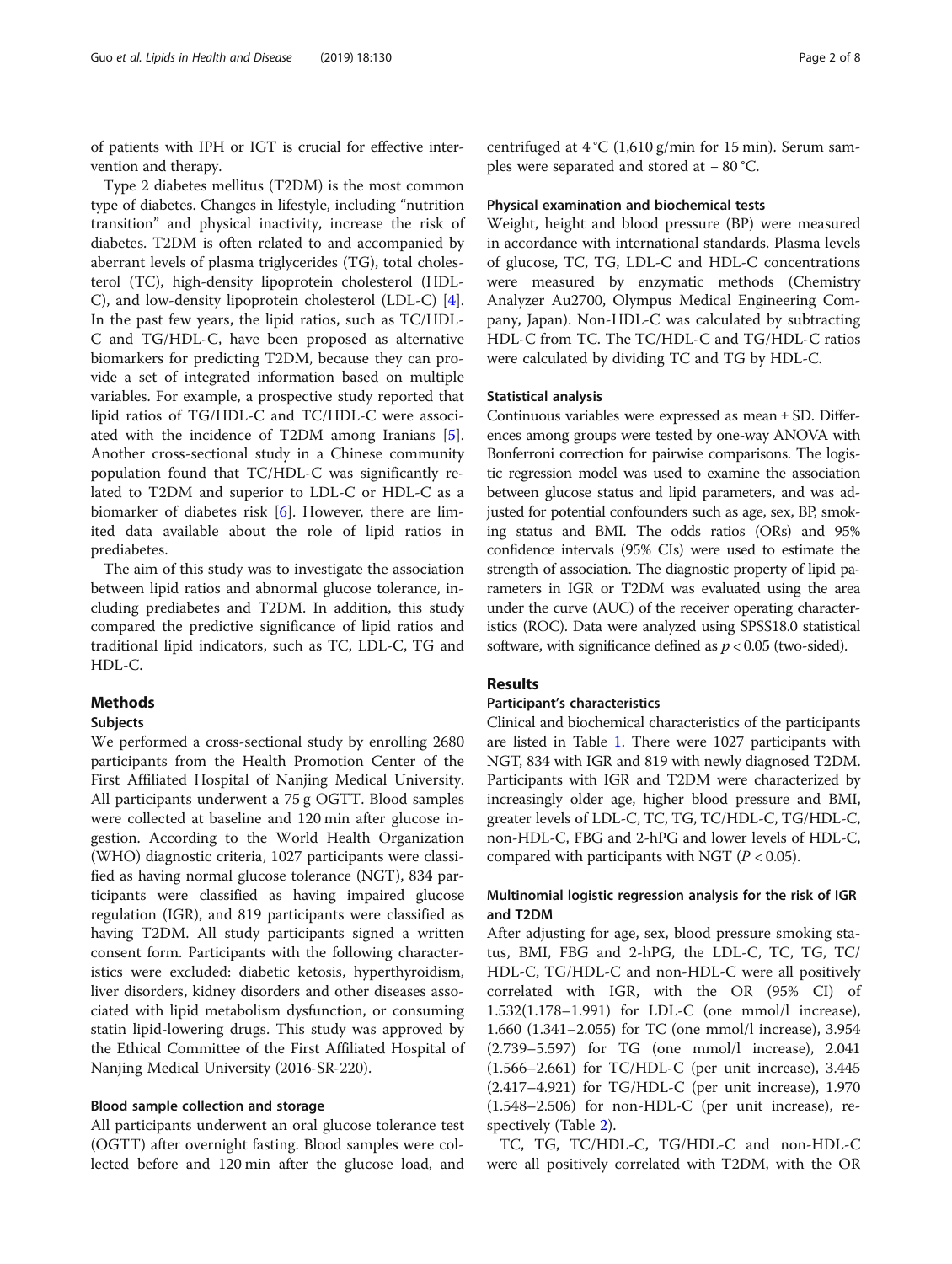Abbreviations: SBP systolic blood pressure, DBP diastolic blood pressure, BMI body mass index, HDL-C high-density lipoprotein cholesterol, LDL-C lowdensity lipoprotein cholesterol, TC total cholesterol, TG triglyceride, FBG fasting blood glucose, 2-hPG 2-h post challenge plasma glucose, Compared with NGT,  $P < 0.05$ ,  $\rm^{b}P < 0.01$ ; Compared with IGR,  $\rm^{c}P < 0.05$ ,  $\rm^{d}P < 0.01$ 

(95% CI) of 1.581(1.149–2.176) for TC (one mmol/l increase), 4.677 (3.128–6.993) for TG (one mmol/l increase), 1.762 (1.225–2.536) for TC/HDL-C (per unit increase), 3.943 (2.625–5.923) for TG/HDL-C (per unit increase), and 1.828 (1.280–2.612) for non-HDL-C (per unit increase) (Table 2).

**Table 2** Multinomial logistic analysis of the risk factors for type 2 diabetes

| Variables     | Model          | <b>IGR</b>             |         | T2DM                   |         |
|---------------|----------------|------------------------|---------|------------------------|---------|
|               |                | OR(95%CI)              | P       | OR(95%CI)              | P       |
| HDL-C(mmol/l) |                | $0.168(0.118 - 0.240)$ | < 0.001 | $0.142(0.099 - 0.204)$ | < 0.001 |
|               | 2              | $0.612(0.282 - 1.332)$ | 0.216   | $0.763(0.213 - 2.737)$ | 0.678   |
| LDL-C(mmol/l) |                | 1.571(1.382-1.785)     | < 0.001 | 1.675(1.473-1.904)     | < 0.001 |
|               | 2              | 1.532(1.178-1.991)     | 0.001   | 1.299(0.881-1.915)     | 0.187   |
| TC(mmol/l)    |                | $1.690(1.522 - 1.877)$ | < 0.001 | 1.888(1.698-2.100)     | < 0.001 |
|               | 2              | $1.660(1.341 - 2.055)$ | < 0.001 | 1.581(1.149-2.176)     | 0.005   |
| TG(mmol/l)    |                | 7.283(6.005-8.833)     | < 0.001 | 9.122(7.503-11.09)     | < 0.001 |
|               | $\overline{2}$ | 3.954(2.739-5.597)     | < 0.001 | 4.677(3.128-6.993)     | < 0.001 |
| TC/HDL-C      |                | 3.133(2.743-3.578)     | < 0.001 | 3.731(3.255-4.275)     | < 0.001 |
|               | 2              | 2.041(1.566-2.661)     | < 0.001 | 1.762(1.225-2.536)     | 0.002   |
| TG/HDL-C      |                | $6.326(5.244 - 7.630)$ | < 0.001 | 7.856(6.498-9.498)     | < 0.001 |
|               |                | 3.445(2.417-4.912)     | < 0.001 | 3.943(2.625–5.923)     | < 0.001 |

non-HDL-C 1 2.397(2.118–2.713) < 0.001 2.751(2.426–3.120) < 0.001

2 1.970(1.548–2.506) < 0.001 1.828(1.280–2.612) 0.001

# Table 1 The clinical and biochemical properties of 2680 participants

|                         | NGT $(n = 1027)$   | $IGR(n = 834)$               | $T2DM(n = 819)$          |
|-------------------------|--------------------|------------------------------|--------------------------|
| Age(years)              | $51.81 \pm 10.59$  | $57.79 \pm 9.19^{\rm b}$     | $60.07 \pm 9.17^{bd}$    |
| Male/female             | 415/612            | 379/455                      | 344/475                  |
| Smoking (%)             | 225(21.91)         | 269(32.25) b                 | 360(43.95)b,d            |
| SBP(mmHg)               | $125.57 \pm 17.60$ | $136.64 \pm 18.45^{\circ}$   | $141.42 \pm 19.44^{b,d}$ |
| DBP((mmHg)              | $77.26 \pm 11.00$  | $81.21 + 11.15^{b}$          | $82.88 \pm 11.55^b$      |
| BMl(kq/m <sup>2</sup> ) | $23.68 \pm 3.01$   | $25.82 \pm 2.98^b$           | $26.18 \pm 3.10^{b,c}$   |
| HDL-C(mmol/l)           | $1.35 \pm 0.31$    | $1.22 + 0.23^b$              | $1.21 \pm 0.24^b$        |
| LDL-C(mmol/l)           | $2.88 \pm 0.63$    | $3.12 + 0.81^{b}$            | $3.15 \pm 0.79^{\rm b}$  |
| TC(mmol/l)              | $4.78 \pm 0.82$    | $5.21 \pm 0.97^b$            | $5.32 \pm 1.02^b$        |
| TG(mmol/l)              | $1.23 \pm 0.56$    | $2.05 \pm 0.92^{\rm b}$      | $2.44 \pm 1.76^{b,d}$    |
| TC/HDL-C                | $3.65 \pm 0.78$    | $4.34 \pm 0.83^b$            | $4.49 \pm 1.01^{b,d}$    |
| TG/HDL-C                | $0.98 \pm 0.56$    | $1.74 \pm 0.90$ <sup>b</sup> | $2.20 \pm 2.28^{b,d}$    |
| non-HDL-C               | $3.43 \pm 0.74$    | $3.98 \pm 0.88$ <sup>b</sup> | $4.10 \pm 0.93^{b,c}$    |
| FBG(mmol/l)             | $5.21 \pm 0.41$    | $5.86 \pm 0.55^{\rm b}$      | $7.44 \pm 2.08^{b,d}$    |
| 2-hPG(mmol/l)           | $5.89 \pm 1.04$    | $8.61 + 1.35^{b}$            | $14.31 \pm 3.94^{b,d}$   |

<span id="page-2-0"></span>

# Binary logistic regression analysis on the factors related with IGT or IPH

There were 691 participants with normal FBG but abnormal 2-hPG who were therefore defined as IGT or IPH. After adjusting for age, sex, blood pressure, smoking, BMI and FBG, logistic regression analysis revealed that HDL-C (OR: 0.229, 95% CI: 0.184–0.486), LDL-C (OR: 1.584, 95% CI: 1.338–1.873), TC (OR: 1.691, 95% CI: 1.473–1.943), TG (OR: 6.221, 95% CI: 4.841–7.933), TC/HDL-C (OR: 2.680, 95% CI: 2.242–3.204), TG/HDL-C (OR: 5.535, 95% CI: 4.311–7.108) and non-HDL-C (OR: 2.180, 95% CI: 1.857–2.559) were significantly associated with IGT or IPH (Table [3\)](#page-3-0).

# Diagnostic value of lipid parameters for T2DM

Table [4](#page-3-0) and Fig. [1](#page-4-0) showed the cutoff points of lipid parameters for the prediction of T2DM with their corresponding specificity and sensitivity. The AUROCs for TG, TC/HDL-C, TG /HDL-C and non-HDL-C were all > 0.7, indicating they are potential predictors of T2DM. Both TG and TG/HDL-C had the AUROC> 0.8. The optimal cutoff points of TG, TC/HDL-C, TG /HDL-C and non-HDL-C for predicting T2DM were 1.46 mmol/l, 3.92, 1.22 and 3.76, respectively.

# Diagnostic value of lipid parameters for prediabetes

As shown in Table [5](#page-4-0) and Fig. [2](#page-5-0), the AUROCs of TG, TC/ HDL-C and TG /HDL-C were > 0.7. Similar to T2DM, TG and TG/HDL-C also showed the highest diagnostic value for prediabetes. The optimal cutoff points of TG, TC/HDL-C and TG /HDL-C for predicting prediabetes were 1.36 mmol/l, 3.83 and 1.13, respectively (Table [5](#page-4-0)).

Model 1: unadjusted

Model 2: adjustment for BP, sex, smoking, age, BMI, FBG and 2-hPG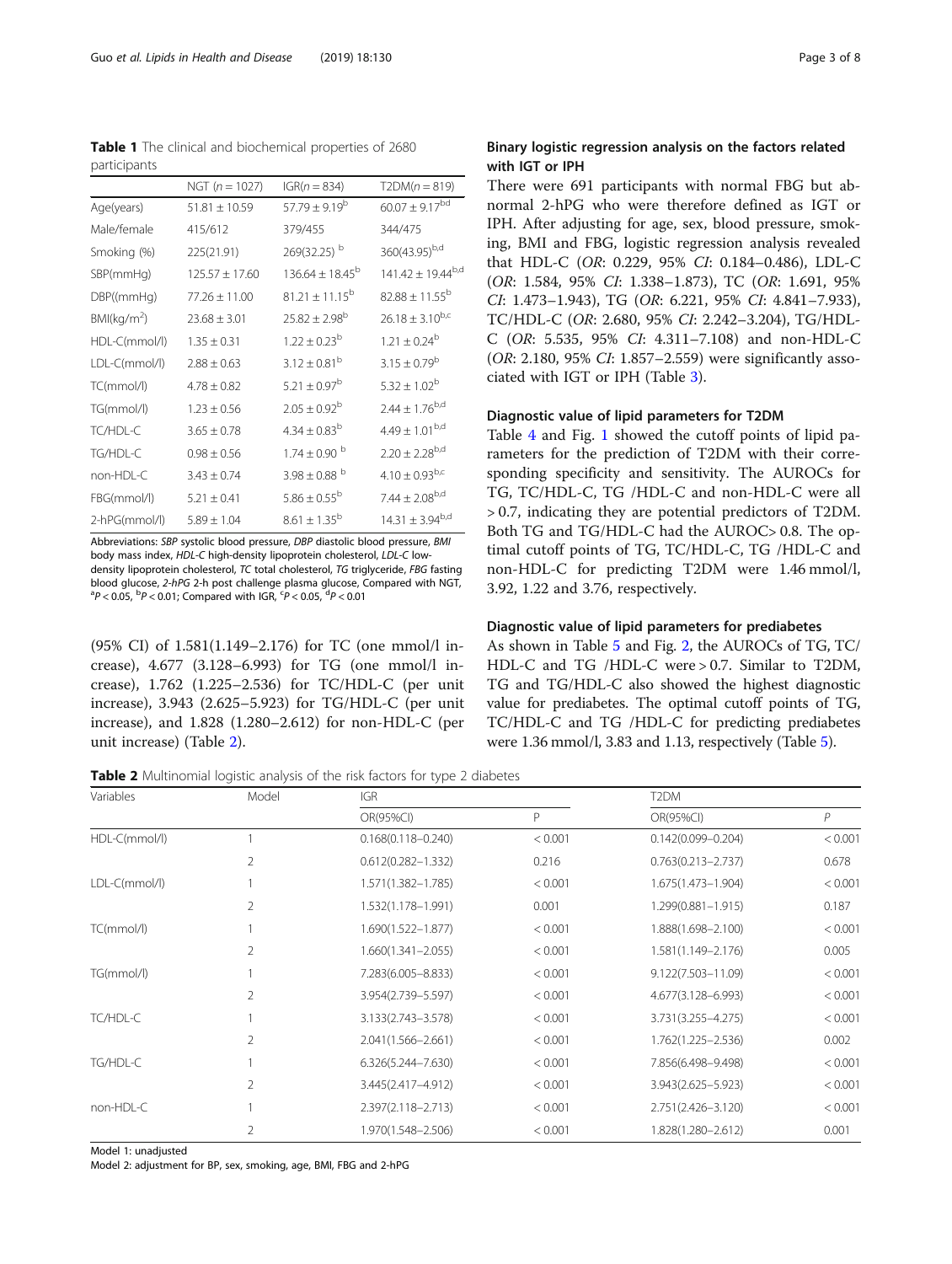<span id="page-3-0"></span>Table 3 Multinomial logistic analysis of the risk factors for IGT or IPH

| Variables     | Model          | IGT or IPH             |         |  |  |
|---------------|----------------|------------------------|---------|--|--|
|               |                | OR(95%CI)              | P       |  |  |
| HDL-C(mmol/l) | 1              | $0.162(0.109 - 0.239)$ | 0.003   |  |  |
|               | $\mathcal{L}$  | $0.229(0.184 - 0.486)$ | < 0.001 |  |  |
| LDL-C(mmol/l) | 1              | 1.561(1.348-1.808)     | < 0.001 |  |  |
|               | $\mathfrak{D}$ | 1.584(1.338-1.873)     | < 0.001 |  |  |
| TC(mmol/l)    | 1              | 1.722(1.526-1.942)     | < 0.001 |  |  |
|               | $\mathfrak{D}$ | 1.691(1.473-1.943)     | < 0.001 |  |  |
| TG(mmol/l)    | 1              | 7.921(6.303-9.953)     | < 0.001 |  |  |
|               | $\mathfrak{D}$ | 6.221(4.841-7.933)     | < 0.001 |  |  |
| TC/HDL-C      | 1              | 3.205(2.748-3.738)     | < 0.001 |  |  |
|               | $\mathfrak{D}$ | 2.680(2.242-3.204)     | < 0.001 |  |  |
| TG/HDL-C      | 1              | $6.732(5.411 - 8.376)$ | < 0.001 |  |  |
|               | 2              | 5.535(4.311-7.108)     | < 0.001 |  |  |
| non-HDL-C     | 1              | 2.475(2.145-2.856)     | < 0.001 |  |  |
|               | $\mathfrak{D}$ | 2.180(1.857-2.559)     | < 0.001 |  |  |

Model 1: unadjusted

Model 2: BP, sex, smoking, age, BMI, FBG and 2-hPG

# Diagnostic value of lipid parameters for IGT or IPH

The AUROCs of HDL-C, LDL-C, TC and non-HDL-C for IGT or IPH were < 0.7. Both TG and TG/HDL-C had the  $AUC > 0.8$ , showing their predictive values for IGT or IPH. The optimal cutoff points for TG, TC/HDL-C and TG/HDL-C were 1.37 mmol/l, 3.97 and 1.13, re-spectively (Table [6](#page-5-0), Fig. [3\)](#page-6-0).

# **Discussion**

Early detection of prediabetes and T2DM is important for implementing early intervention strategies, yet the traditional OGTT is time-consuming and is difficult to carry out in the general population. Findings from this study show that both TG and TG/HDL-C have high diagnostic values for distinguishing individuals with abnormal glucose tolerance, indicating that these are promising biomarkers for screening individuals at high risk in the Chinese population.

Table 4 ROC curve for predicting type 2 diabetes and cutoff points for maximum sum of sensitivity and specificity

|               | <b>ROC</b><br>(95%CI)       | point | Cutoff Sensitivity(%) Specificity(%) |       |
|---------------|-----------------------------|-------|--------------------------------------|-------|
| HDL-C(mmol/l) | $0.366(0.341 - 0.391)$      | 1.29  | 55.80                                | 64.70 |
| LDL-C(mmol/l) | 0.595(0.569-0.621) 3.05     |       | 51.80                                | 60.70 |
| TC(mmol/l)    | $0.651(0.626 - 0.676)$ 5.18 |       | 53.20                                | 70.30 |
| TG(mmol/l)    | 0.838(0.820-0.855) 1.46     |       | 78.50                                | 71.40 |
| TC/HDL-C      | $0.764(0.742 - 0.785)$ 3.92 |       | 72.30                                | 65.50 |
| TG/HDL-C      | $0.822(0.804 - 0.840)$      | 1.22  | 72.30                                | 71.40 |
| non-HDL-C     | $0.715(0.691 - 0.738)$      | 3.76  | 62.10                                | 69.90 |

Serum levels of TC, TG and HDL-C are commonly obtained biomarkers in physical examinations. A crosssectional study in China found that TC/HDL-C was significantly related to T2DM [[6](#page-7-0)]. In an Iranian cohort, TC/HDL-C and TG/HDL-C showed similar performance for diabetes prediction. However, HDL-C had a predictive effect for incident diabetes only among women [[5\]](#page-7-0). Khaloo et al. reported that TC, logtransformed TG (Ln-TG), HDL-C, LDL-C, non-HDL-C, Ln-TG/HDL-C and TC/HDL-C were individually associated with the risk of T2DM. With multivariate adjustment for factors including fasting plasma glucose (FPG) change, HDL-C, ln-TG/HDL-C and TC/HDL-C remained significantly associated with T2DM risk [\[7](#page-7-0)]. Although these studies have documented the effect of dyslipidemia on T2DM, data on the association between lipid parameters and different levels of glucose tolerance are limited.

Increased levels of TG are associated with greater risk of diabetes [\[8\]](#page-7-0). In the current study, serum TG level was a strong predictor of prediabetes and T2DM, independent of the other risk factors. The AUROC of TG for predicting T2DM was > 0.8, with a sensitivity of 78.5% and a specificity of 71.4%. The AUROC of TG for predicting prediabetes was > 0.8, with a sensitivity of 80.2% and a specificity of 67.4%. Similar to our findings, a previous prospective study reported that TG is associated with the incidence of T2DM in an Iranian population, independent of other risk factors [[5\]](#page-7-0). However, the AUROC of TG for predicting T2DM was smaller than in the current study (AUROC 0.5–0.7) and the TG cut off value is 1.98 mmol/l in men and 1.66 mmol/l in women, higher than in our study. The difference in TG levels between the studies might be due to lifestyle and baseline population differences.

Low HDL-C is known to be an important predictor of diabetes [[9\]](#page-7-0). Certain agents known to raise HDL-C also improve glucose metabolism and prevent diabetes [\[10](#page-7-0)]. In our study, HDL-C was significantly negatively correlated with prediabetes and T2DM. However, after adjustment for other risk factors, HDL-C became nonsignificant, which was consistent with findings reported by Ley et al [[11](#page-7-0)] Khaloo et al. found that a 1-SD change in HDL-C was significantly negatively associated with incident T2DM after adjustment for numerous confounders (HR: 0.84, 95% CI 0.76–0.93) [\[7](#page-7-0)]. Our study used baseline values of HDL-C rather than HDL-C change, which could contribute to the divergence between our findings and those of Khaloo et al.

Recent studies have indicated that the accumulation of cholesterol in β cells might contribute to lipotoxicity and β cell dysfunction [\[12](#page-7-0)]. A cross-sectional study provided further evidence that elevated serum levels of TC and LDL-C are associated with  $β$  cell dysfunction in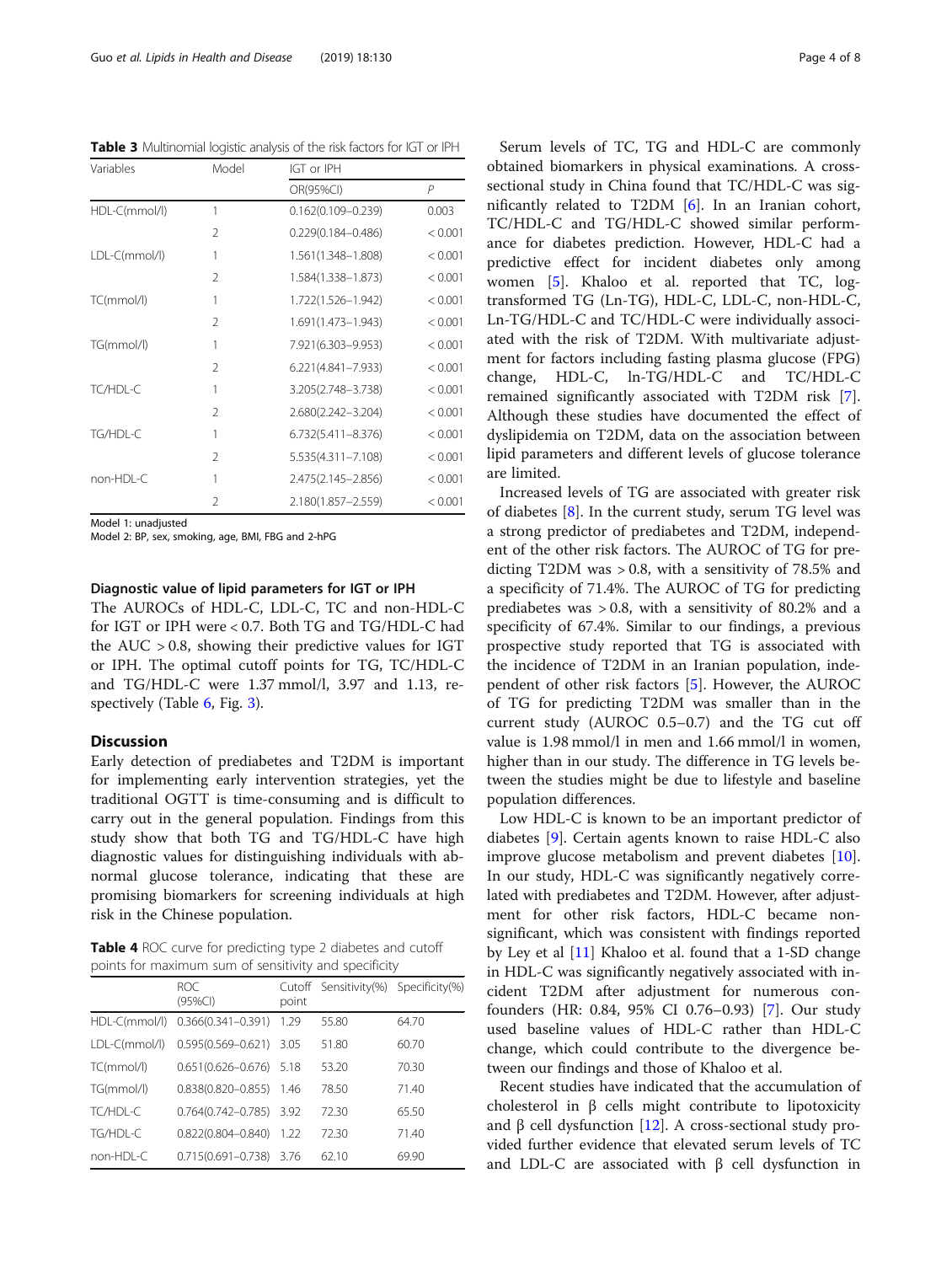<span id="page-4-0"></span>

participants with normal glucose tolerance [[13\]](#page-7-0). Song et al. [[6\]](#page-7-0) showed that levels of TC and LDL-C were individually associated with T2DM, but the AUROC of TC and LDL-C for T2DM was small (AUROC 0.6–0.7) which is partly consistent with our results. In our study, we showed that TC and LDL-C were positively associated with prediabetes and T2DM, but after adjustment for other risk factors the association between LDL-C and T2DM was no longer statistically significant. The AUROC of TC and LDL-C for prediabetes and T2DM was also small (AUROC 0.5–0.7) in our study.

TG/HDL-C has been studied recently for potential clinical uses, including predicting atherosclerotic cardiovascular

Table 5 ROC curve for predicting prediabetes and cutoff points for maximum sum of sensitivity and specificity

|               | ROC.<br>(95%CI)        | Cutoff<br>point | Sensitivity<br>(% ) | Specificity<br>$(\% )$ |
|---------------|------------------------|-----------------|---------------------|------------------------|
| HDL-C(mmol/l) | $0.377(0.352 - 0.402)$ | 1.30            | 54.60               | 64.00                  |
| LDL-C(mmol/l) | $0.589(0.562 - 0.615)$ | 3.07            | 52.30               | 61.80                  |
| TC(mmol/l)    | $0.631(0.605 - 0.656)$ | 5.15            | 51.20               | 68.60                  |
| TG(mmol/l)    | $0.812(0.793 - 0.831)$ | 1.36            | 80.20               | 67.40                  |
| TC/HDI-C      | $0.733(0.710 - 0.755)$ | 3.83            | 73.70               | 61.80                  |
| TG/HDI-C      | $0.796(0.777 - 0.816)$ | 1.13            | 73.50               | 67.50                  |
| non-HDI-C     | $0.689(0.665 - 0.713)$ | 3.68            | 61.90               | 64.50                  |

disease risk and micro- and macroangiopathies [[14](#page-7-0), [15](#page-7-0)]. TG/HDL-C is related to insulin resistance [\[16](#page-7-0), [17\]](#page-7-0) and  $\beta$ cell function, suggesting it might be a potential tool for identifying people with diabetes [[18](#page-7-0)]. Two prospective studies suggested that high TG/HDL-C increased the risk of incident T2DM in the Chinese population [\[19](#page-7-0), [20](#page-7-0)]. Another cross-sectional study in China suggested that TG/HDL-C was a better marker of insulin resistance and diabetes than routine lipid measures [\[21](#page-7-0)]. However, limited data were available regarding the association between TG/HDL-C and prediabetes. Our study found evidence that TG/HDL-C was a promising predictor for not only T2DM but also for prediabetes.

TC/HDL-C is an indirect estimate of LDL-C particle number and can be a strong predictor of the risk of atherosclerosis and coronary heart disease [\[22](#page-7-0)]. The role of TC/HDL-C in T2DM is still controversial. A crosssectional study of 9078 Chinese individuals found that TC/HDL-C is superior to LDL-C and HDL-C levels at discriminating patients with T2DM [\[6](#page-7-0)]. A prospective study reported that TC/HDL-C and TG/HDL-C had similar performance for diabetes prediction in a population of Iranian men [\[5](#page-7-0)]. However, another study found that TC/HDL-C ratio was not a robust predictor of T2DM in high-risk individuals in Iran, with an AUROC of 0.55 [[23\]](#page-7-0). Few studies have been performed to explore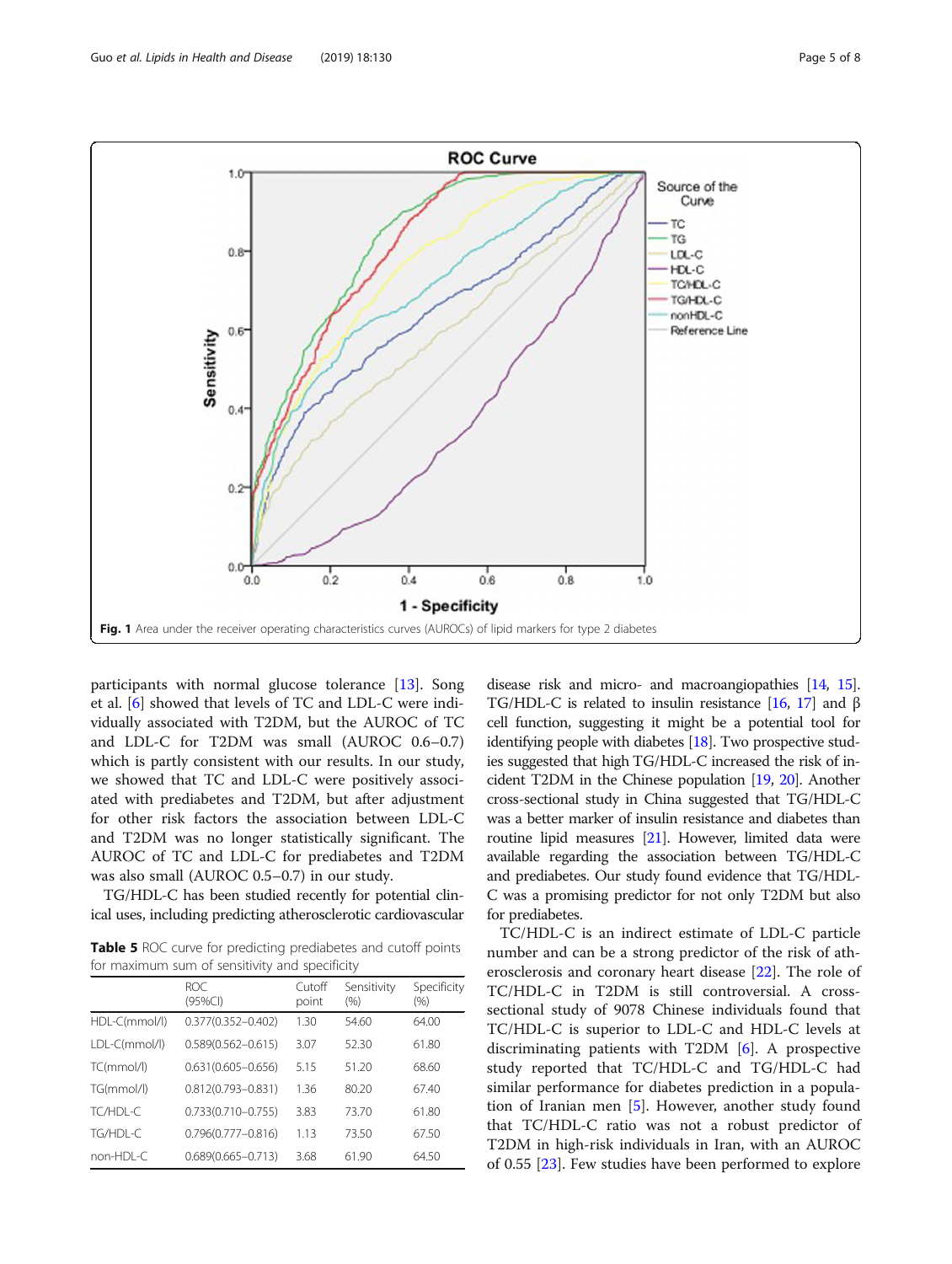<span id="page-5-0"></span>

the relationship between TC/HDL-C ratio and prediabetes. In our study, although TC/HDL-C was positively correlated with prediabetes and T2DM, the diagnostic value was less than TG or TG/HDL-C.

Non-HDL cholesterol, including very-low-density lipoprotein (VLDL) remnant particles and intermediate density particles, is an indirect estimate of LDL particle number, and LDL particle number relates more closely to atherosclerosis and cardiovascular events than does LDL-C [[24](#page-7-0)]. Liu et al. observed that non-HDL-C was superior to traditional cholesterol parameters in predicting incident

Table 6 ROC curve for predicting IGT or IPH and cutoff points for maximum sum of sensitivity and specificity

|               | ROC.<br>$(95\%CI)$     | Cutoff<br>point | Sensitivity<br>(% ) | Specificity<br>$(\% )$ |
|---------------|------------------------|-----------------|---------------------|------------------------|
| HDL-C(mmol/l) | $0.371(0.344 - 0.398)$ | 1.29            | 56.20               | 63.30                  |
| LDL-C(mmol/l) | $0.583(0.553 - 0.612)$ | 3.07            | 51.30               | 61.60                  |
| TC(mmol/l)    | $0.629(0.600 - 0.658)$ | 5.06            | 55.40               | 63.30                  |
| TG(mmol/l)    | $0.826(0.807 - 0.845)$ | 1.37            | 82.40               | 68.50                  |
| TC/HDI-C      | $0.742(0.718 - 0.766)$ | 3.97            | 67.40               | 67.90                  |
| TG/HDL-C      | $0.812(0.792 - 0.831)$ | 1.13            | 75.90               | 68.30                  |
| non-HDI-C     | $0.689(0.663 - 0.716)$ | 3.84            | 55.10               | 74.30                  |

diabetes in women but not in men [[25](#page-7-0)]. Ley et al. reported that higher non-HDL-C cholesterol was associated with incident T2DM and was superior to LDL-C or HDL-C cholesterol for distinguishing individuals with and without incident diabetes in an Aboriginal Canadian population [[26](#page-7-0)]. Liu et al. also found that levels of non-HDL-C were elevated in adults with prediabetes [\[27\]](#page-7-0). In our study, non-HDL-C was positively correlated with prediabetes and T2DM, with similar AUROCs.

Another major finding in our study is that TG and TG/ HDL-C were associated with IGT and IPH. TG and TG/ HDL-C were therefore potential markers for distinguishing individuals with normal FBG but abnormal 2 h-PG. Previous data showed that about half of individuals with undiagnosed diabetes in Asia met the criteria for diabetes on the basis of an elevated 2 h-PG after OGTT, despite their FBG being in the normal range [[28](#page-7-0)]. The risk of developing diabetes was at least partly dependent on their post-load blood glucose level or glucose tolerance status [[29](#page-7-0), [30\]](#page-7-0). Individuals with IPH and IGT are often ignored and untreated owing to the higher cost and timeconsuming nature of an OGTT; therefore, testing for TG and TG/HDL-C might be a convenient method to estimate levels of IPH and IGT. In our study, TG and TG/ HDL-C were associated with IGT or IPH independently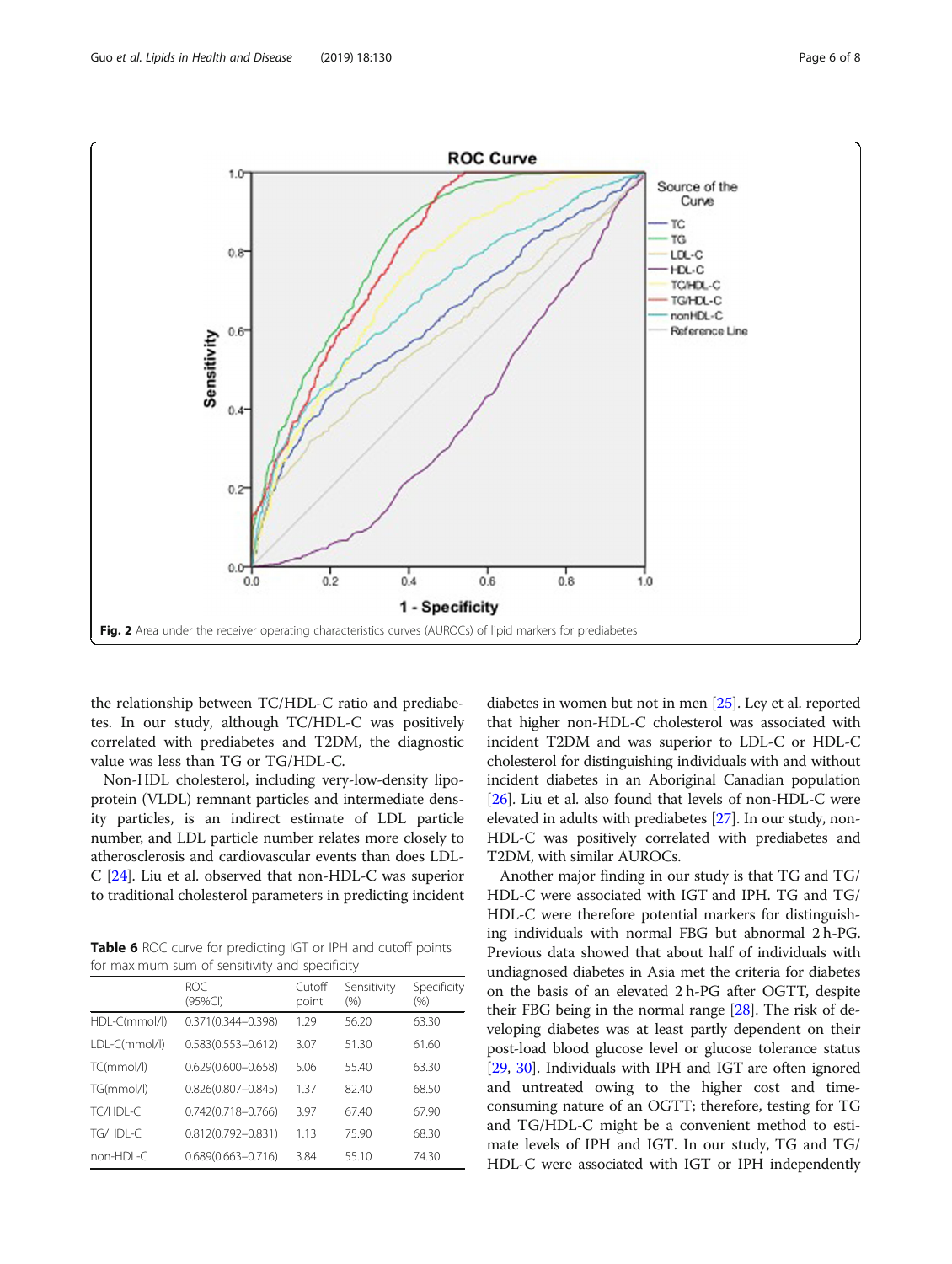<span id="page-6-0"></span>

of other risk factors. Our study also found evidence that TG and TG/HDL-C were promising predictors of IGT or IPH. TG and TG/HDL-C are routine tests obtained during general physical examination. On the basis of these two commonly used indexes, high risk individuals can be rapidly identified and recommended to receive an OGTT.

Several limitations should be considered when interpreting the results of this study. First, the cross-sectional study design limits the ability to infer causality between lipid ratios and diabetes. Second, all participants were recruited from Jiangsu province, China. Therefore, it is uncertain whether these results are generalizable to other ethnic groups. Finally, the incidence of prediabetes and T2DM in individuals with TG and TG/HDL-C values above the cutoff values identified in this study requires exploration in a longitudinal study.

# Conclusions

This is the first study performed in a Chinese population demonstrating that TG and TG/HDL-C correlate not only with prediabetes and T2DM but also with IGT or IPH. This study shows the promising values of TG and TG/HDL-C are accessible biomarkers for distinguishing individuals with different levels of glucose tolerance, including those with normal FBG but abnormal 2-hPG.

# Abbreviations

2-hPG: 2-h postchallenge plasma glucose; AUC: Area under the curve; BMI: Body mass index; CI: Confidence intervals; DBP: Diastolic blood pressure; FBG: Fasting blood glucose; HDL-C: High-density lipoprotein cholesterol; IGT: Impaired glucose tolerance; IPH: Isolated post-challenge hyperglycemia; LDL-C: Low-density lipoprotein cholesterol; NGT: Normal glucose tolerance; OGTT: Oral glucose tolerance test; OR: Odds ratio; ROC: Receiver operating characteristics; SBP: Systolic blood pressure; T2DM: Type 2 diabetes; TC: Total cholesterol; TG: triglyceride

### Acknowledgments

We appreciate the help and support from all participants who took part in the study.

#### Authors' contributions

WG, NX and QZ participated in the study design. WG, QP, JL, XL and WZ were involved in the conduct of the study and data collection. WG and JW made contributions to data analysis and results interpretation. WG, QP and QZ wrote and modified the manuscript and prepared tables and figures. All authors read and approved the final manuscript.

# Funding

This study was supported by National Natural Sciences Foundation of China (No. 81703027) and Science and Technology Department of Jiangsu Province (No. SBE2016740780).

#### Availability of data and materials

Data sharing is not applicable to this article as no data sets were generated or analyzed during the current study.

#### Ethics approval and consent to participate

This study was approved by the Ethical Committee of the First Affiliated Hospital of Nanjing Medical University (2016-SR-220). All subjects signed informed consent forms.